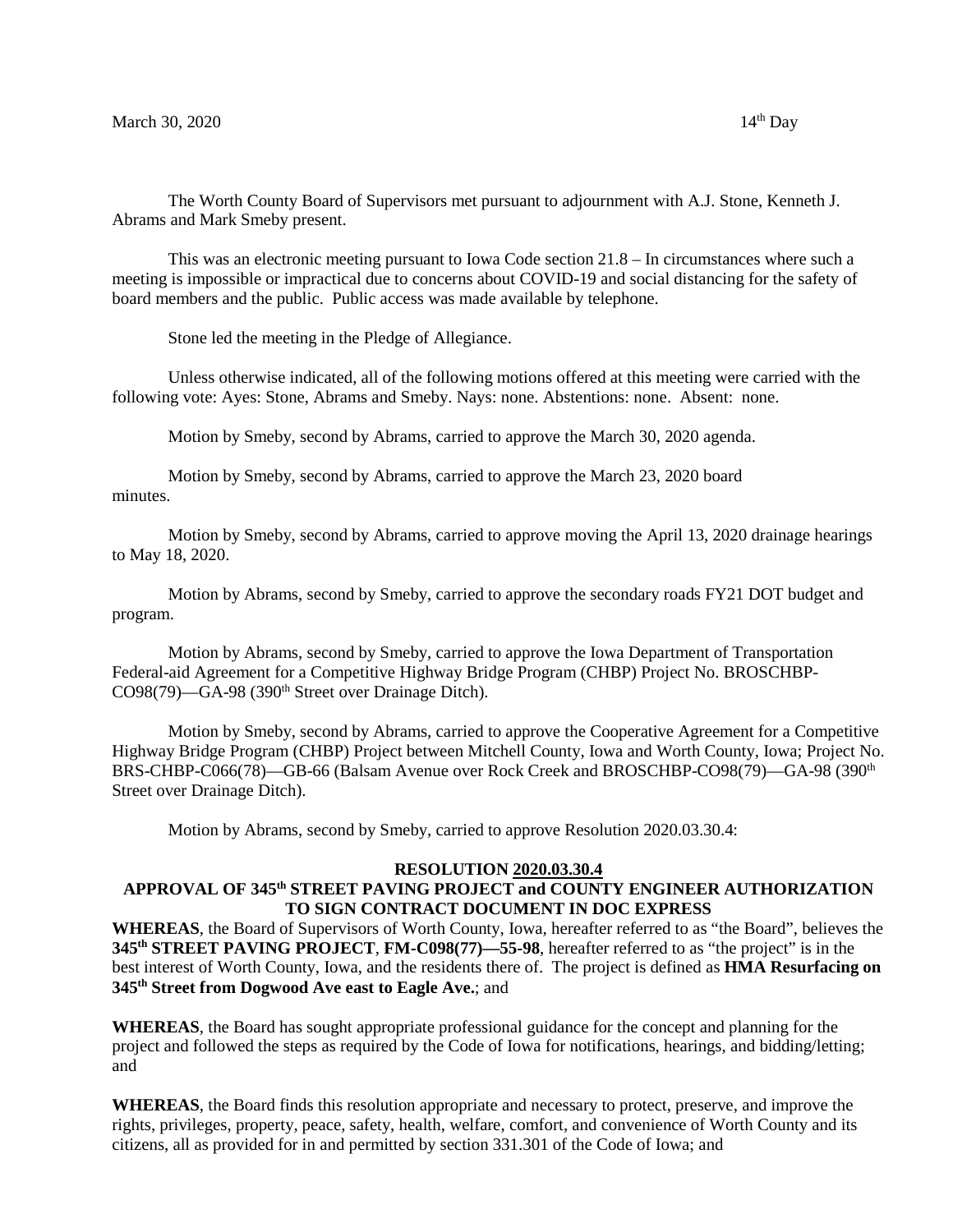**IT IS THEREFORE RESOLVED** by the Board to accept the bid from **Heartland Asphalt, Inc**., in the amount of **\$225,202.76** and awards the associated contract to the same;

**BE IT FURTHER RESOLVED** all other resolutions or parts of resolutions in conflict with this resolution are hereby repealed. If any part of this resolution is adjudged invalid or unconstitutional, such adjudication shall not affect the validity of the resolution or action of the Board as a whole or any part thereof not adjudged invalid or unconstitutional. This resolution shall be in full force and effect from and after the dated of its approval as provided by law;

**BE IT FURTHER RESOLVED** by the Worth County Board of Supervisors, that, after receiving the necessary contract documents, including but not limited to, the contractor's bond and certificate of insurance, Richard Brumm, the County Engineer for Worth County, Iowa, be and is hereby designated, authorized, and empowered on behalf of the Board of Supervisors of said County to execute the contracts in connection with the afore awarded construction project let through the DOT for this county.

Adopted this 30<sup>th</sup> day of March, 2020.

The vote on the resolution: Aye Stone, Abrams, Smeby Nay N/A Abstain N/A AARON STONE Attest: JACKI A. BACKHAUS Chair, Board of Supervisors County Auditor

Motion by Smeby, second by Abrams, carried to approve Resolution 2020.03.30.5:

#### **RESOLUTION 2020.03.30.5**

# **APPROVAL OF PARTRIDGE AVE. AND 350TH STREET PAVING PROJECT and COUNTY ENGINEER AUTHORIZATION TO SIGN CONTRACT DOCUMENT IN DOC EXPRESS**

**WHEREAS**, the Board of Supervisors of Worth County, Iowa, hereafter referred to as "the Board", believes the **PARTRIDGE AVE. AND 350TH STREET PAVING** project, **L-78—73-98**, hereafter referred to as "the project" is in the best interest of Worth County, Iowa, and the residents there of. The project is defined as **HMA PAVEMENT-NEW, PARTRIDGE AVE. AND 350TH STREET**; and

**WHEREAS**, the Board has sought appropriate professional guidance for the concept and planning for the project and followed the steps as required by the Code of Iowa for notifications, hearings, and bidding/letting; and

**WHEREAS**, the Board finds this resolution appropriate and necessary to protect, preserve, and improve the rights, privileges, property, peace, safety, health, welfare, comfort, and convenience of Worth County and its citizens, all as provided for in and permitted by section 331.301 of the Code of Iowa; and

**IT IS THEREFORE RESOLVED** by the Board to accept the bid from **Heartland Asphalt, Inc.**, in the amount of **\$329,420.70** and awards the associated contract to the same;

**BE IT FURTHER RESOLVED** all other resolutions or parts of resolutions in conflict with this resolution are hereby repealed. If any part of this resolution is adjudged invalid or unconstitutional, such adjudication shall not affect the validity of the resolution or action of the Board as a whole or any part thereof not adjudged invalid or unconstitutional. This resolution shall be in full force and effect from and after the dated of its approval as provided by law;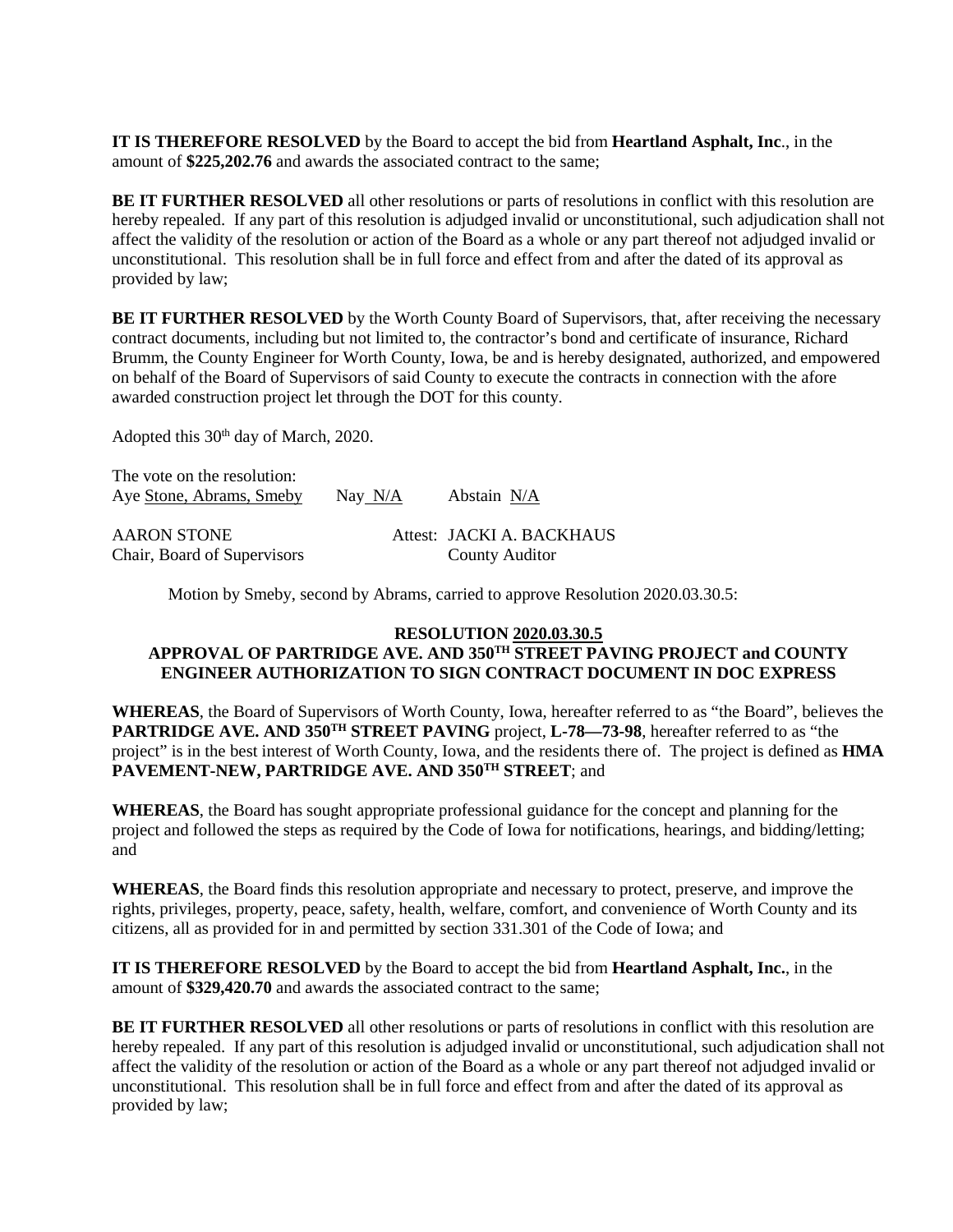**BE IT FURTHER RESOLVED** by the Worth County Board of Supervisors, that, after receiving the necessary contract documents, including but not limited to, the contractor's bond and certificate of insurance, Richard Brumm, the County Engineer for Worth County, Iowa, be and is hereby designated, authorized, and empowered on behalf of the Board of Supervisors of said County to execute the contracts in connection with the afore awarded construction project let through the DOT for this county.

Adopted this 30<sup>th</sup> day of March, 2020.

The vote on the resolution: Aye Stone, Abrams, Smeby Nay N/A Abstain N/A

| AARON STONE                 | Attest: JACKI A. BACKHAUS |
|-----------------------------|---------------------------|
| Chair, Board of Supervisors | <b>County Auditor</b>     |

Motion by Abrams, second by Smeby, carried to approve the purchase of a JD 770 motor grader for \$316,574 as presented by the county engineer.

Motion by Smeby, second by Abrams, carried to approve Resolution No. 2020.03.30.3:

## **RESOLUTION TO VACATE A COUNTY ROAD RIGHT OF WAY**

Worth County

Resolution 2020.03.30.3

WHEREAS, this being the date and time set for the hearing on the proposed vacation and closure of a portion of the right of way of Worth County Secondary Road, described as follows:

All that part of former county road "T"/Wheelerwood Road right of way in the East Half (E ½) of the Northwest Quarter (NW ¼) of the West 50 feet of the Northeast Quarter (NE ¼) of Section Thirty-two (32), Township One Hundred (100) North, Range Twenty-one (21) West of the 5<sup>th</sup> Principal Meridian, north of the current Wheelerwood Road right-of-way, and South of the current ramp "C" Interstate 35 right-of-way in Worth County, Iowa, as depicted on the drawing on the plat map attached to this resolution\*; and,

WHEREAS, the road right-of-way and the actual Wheelerwood Road were relocated in approximately 1975 with the construction of the Interstate 35 highway through Worth County, Iowa, and since that time, the above stated right-of-way has not been utilized as a road right-of-way or used by the citizens or property owners of Worth County, Iowa; and,

WHEREAS, Worth County, Iowa, is the adjoining property owner of the right-of-way that it seeks to vacate and that the vacated right-of-way should be quit claim deeded to Worth County, Iowa, as the owner of the adjoining real estate; and,

WHEREAS, given the lack of impact on either adjoining property owners or users of Wheelerwood Road that this vacation will have, the Iowa Code provides that no publication of notice of vacation of right-ofway is required in the present instance.

NOW, THEREFORE, BE IT RESOLVED by the Worth County Board of Supervisors that the portion of right-of-way described above and on the attached plat is hereby vacated and said right-of-way is reconveyed to Worth County, Iowa, by a Quit Claim Deed executed contemporaneously with this action. \*said plat map is available by request in the office of the Worth County Auditor

AARON STONE Attest: JACKI A. BACKHAUS Chair, Worth County Board of Supervisors County Auditor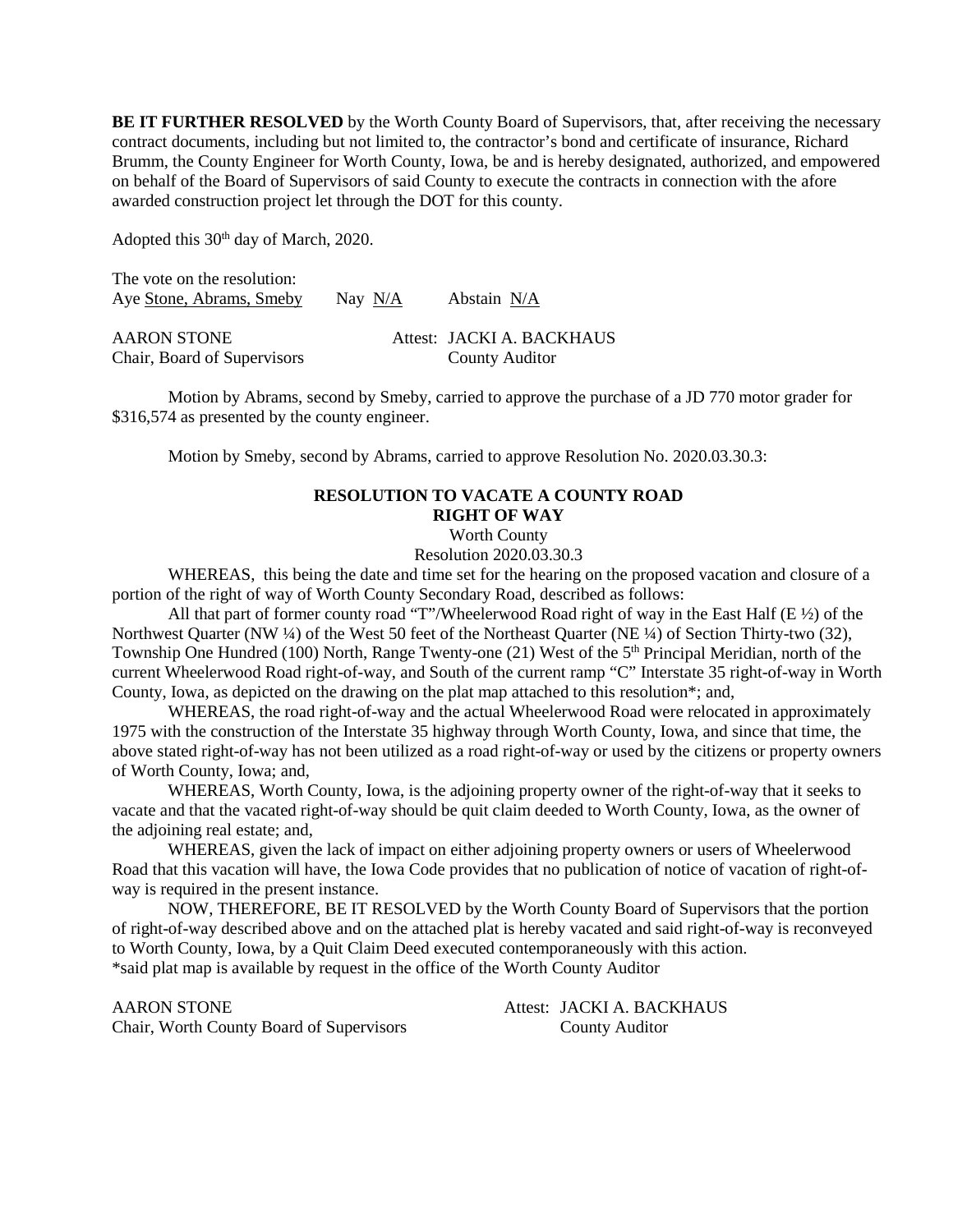Motion by Smeby, second by Abrams, carried to approve Resolution No. 2020.03.30.1

# **RESOLUTION 2020.03.30.1**

WHEREAS, the Worth County Compensation Board meets annually to recommend a compensation schedule for elected officials for the fiscal year immediately following, in accordance with Iowa Code Chapters 331.905 and 331.907, and

WHEREAS, the Worth County Compensation Board met on December, 3, 2019, and made the following salary recommendations for the following elected officials for the fiscal year beginning July 1, 2020:

| <b>Elected Official</b><br>Auditor | <b>Current Salary</b><br>\$56,706 | Proposed Increase<br>3.50% | <b>Recommended Salary</b><br>\$58,747 |
|------------------------------------|-----------------------------------|----------------------------|---------------------------------------|
| <b>County Attorney</b>             | \$62,875                          | 37.16%                     | \$86,240                              |
| Recorder                           | \$56,760                          | 3.50%                      | \$58,747                              |
| Sheriff                            | \$72,282                          | 4.00%                      | \$75,173                              |
| Supervisor-Chair                   | \$31,252                          | $0.00\%$                   | \$31,252                              |
| Supervisors                        | \$30,752                          | $0.00\%$                   | \$30,752                              |
| Treasurer                          | \$56,760                          | 3.50%                      | \$58,747                              |

THEREFORE, BE IT RESOLVED that the Worth County Board of Supervisors adopts the salary recommendations for elected officials for the fiscal year beginning July 1, 2020 as recommended by the Worth County Compensation Board.

Approved this 30<sup>th</sup> day of March, 2020.

| WORTH COUNTY BOARD OF SUPERVISORS | ATTEST:                    |
|-----------------------------------|----------------------------|
| Aaron Stone, Chairperson          | Jacki A. Backhaus, Auditor |

AYE: NAY: N/A Aaron Stone, Supervisor Kenneth J. Abrams, Supervisor Mark Smeby, Supervisor

Motion by Abrams, second by Smeby, carried to recess the regular session.

Motion by Abrams, second by Smeby, carried to open the Worth County FY20/21 Budget hearing at 9:00 A.M. The auditor reviewed the budget with the board. There was no public comment.

Motion by Abrams, second by Smeby, carried to close the public hearing at 9:01 A.M.

Motion by Abrams, second by Smeby, carried to reconvene the regular session.